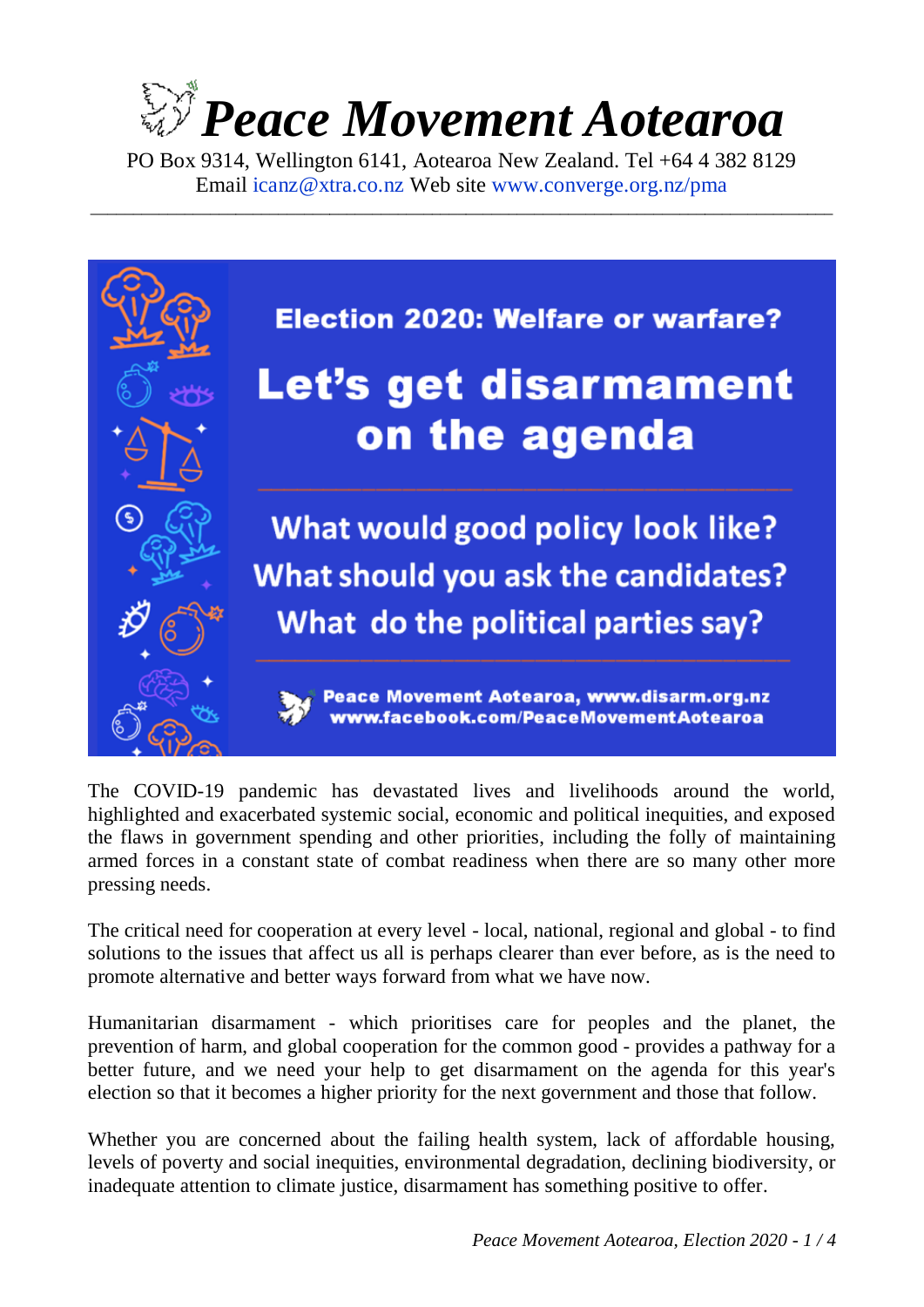If you value the welfare of peoples and the planet above endless harmful preparations for war, please use and share this resource and the links at [http://disarm.org.nz](http://disarm.org.nz/) - thank you.

Our Election 2020 disarmament resource has four sections:

- **A)** What would good disarmament policy look like?
- **B)** What the political parties say about disarmament;
- **C)** Disarmament questions for candidates; and
- **D)** Where you can get more information.

## **A) What would good disarmament policy look like?**

This section has an overview of our minimum requirements for a good disarmament policy:

# **Uphold existing standards**

- uphold the legislation prohibiting biological, chemical, nuclear, and indiscriminate weapons, landmines and cluster munitions
- uphold the controls on the export of weapons and military technology
- continue the Disarmament and Arms Control Ministerial portfolio
- ensure any military activity is fully consistent with disarmament, human rights and humanitarian law

# **Develop new standards**

• enact legislation to ban the development, production, deployment and use of fully autonomous weapon systems in Aotearoa New Zealand. (Fully autonomous weapon systems, also known as killer robots, are robotic weapon systems with the ability to select targets and attack on their own, without any meaningful human control)

# **Increase disarmament diplomacy**

- increase the level of resourcing for disarmament diplomacy
- promote global implementation of existing disarmament treaties
- promote the development of new disarmament law, for example, to ensure human control over the use of force and to prohibit killer robots
- promote the development of new disarmament standards, for example, around the use of explosive weapons in populated areas

# **Promote welfare, not warfare**

- reduce the level of annual military spending
- cancel the planned \$20 billion spend on military equipment
- transition from armed forces to civilian agencies for fisheries and resource protection, search and rescue, and humanitarian assistance
- focus foreign policy on promoting sustainable peace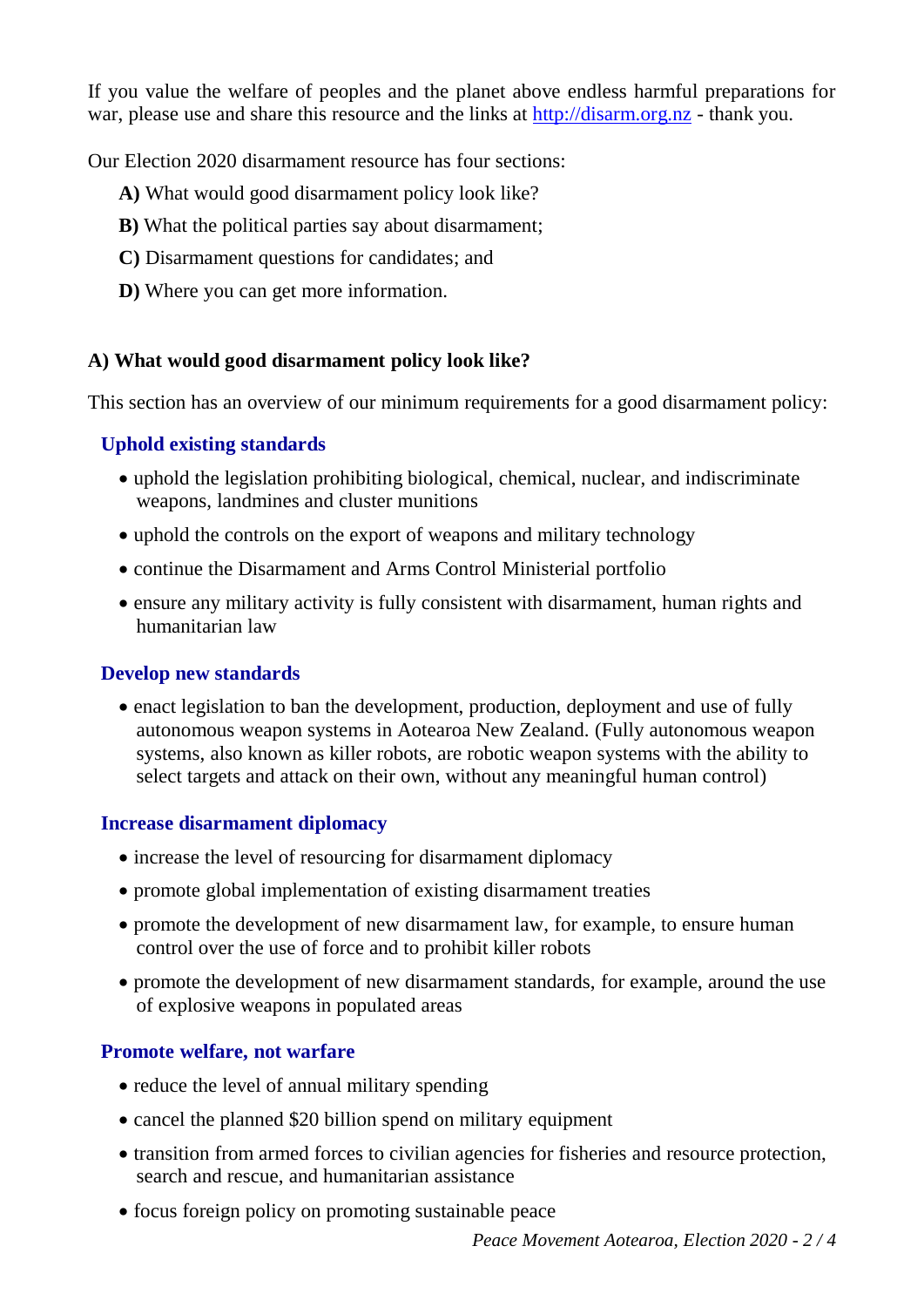## **B) What the political parties say about disarmament**

On 24 August 2020, we sent five questions to all of the political parties with candidates in Election 2020 asking about their policies on disarmament, fully autonomous weapon systems and military expenditure. This was necessary because none of the political parties have a coherent disarmament policy available in a single document (although the Green and Labour parties have some disarmament elements in their foreign affairs policy and elsewhere).

To date, we have received replies from seven: the Greens and Labour sent substantive replies; National sent the name of their disarmament spokesperson; the Māori Party asked for more time; TOP and Vision NZ said they do not yet have a disarmament policy; and the Aotearoa Legalise Cannabis Party answered each question with reference to their sole focus, legalising cannabis. All of the replies are available at [http://disarm.org.nz](http://disarm.org.nz/)

From the replies received, the Green Party has the most points in common with our recommendations of what good disarmament policy should look like, and they share Peace Movement Aotearoa's commitment to using non-violent means to resolve conflict.

Labour's reply has few points in common with our recommendations of what good disarmament policy should look like, although Labour did reinstate the Disarmament and Arms Control portfolio after the 2017 election in keeping with its manifesto, even if it took some time to do so (see, for example, 'Minister for Disarmament and Arms Control reinstated', [www.facebook.com/PeaceMovementAotearoa/posts/1617938474920182](https://www.facebook.com/PeaceMovementAotearoa/posts/1617938474920182) )

Labour's policy does not seem to have been updated since the 2014 election: it includes a reference to *"working with like-minded countries to outlaw nuclear weapons, including through a Nuclear Arms Convention"* just below references to the 2017 Treaty on the Prohibition of Nuclear Weapons which does exactly that, and which the current government ratified in July 2018.

Labour's replies to the general questions refer only to nuclear disarmament, somewhat surprising given the role the fifth Labour government played in negotiating the 2008 Convention on Cluster Munitions, including hosting the second to last negotiating conference in Wellington in February 2008, and the range of disarmament issues it has promoted while in government since 2017.

Labour's position on fully autonomous weapon systems is disappointing, as is their focus on maintaining combat ready armed forces regardless of the cost.

## **C) Disarmament questions for candidates**

Here are some suggestions for questions to help get disarmament on the agenda in 2020:

# **Disarmament policy**

- Does your party have a disarmament policy?
- Does your party have a disarmament spokesperson?